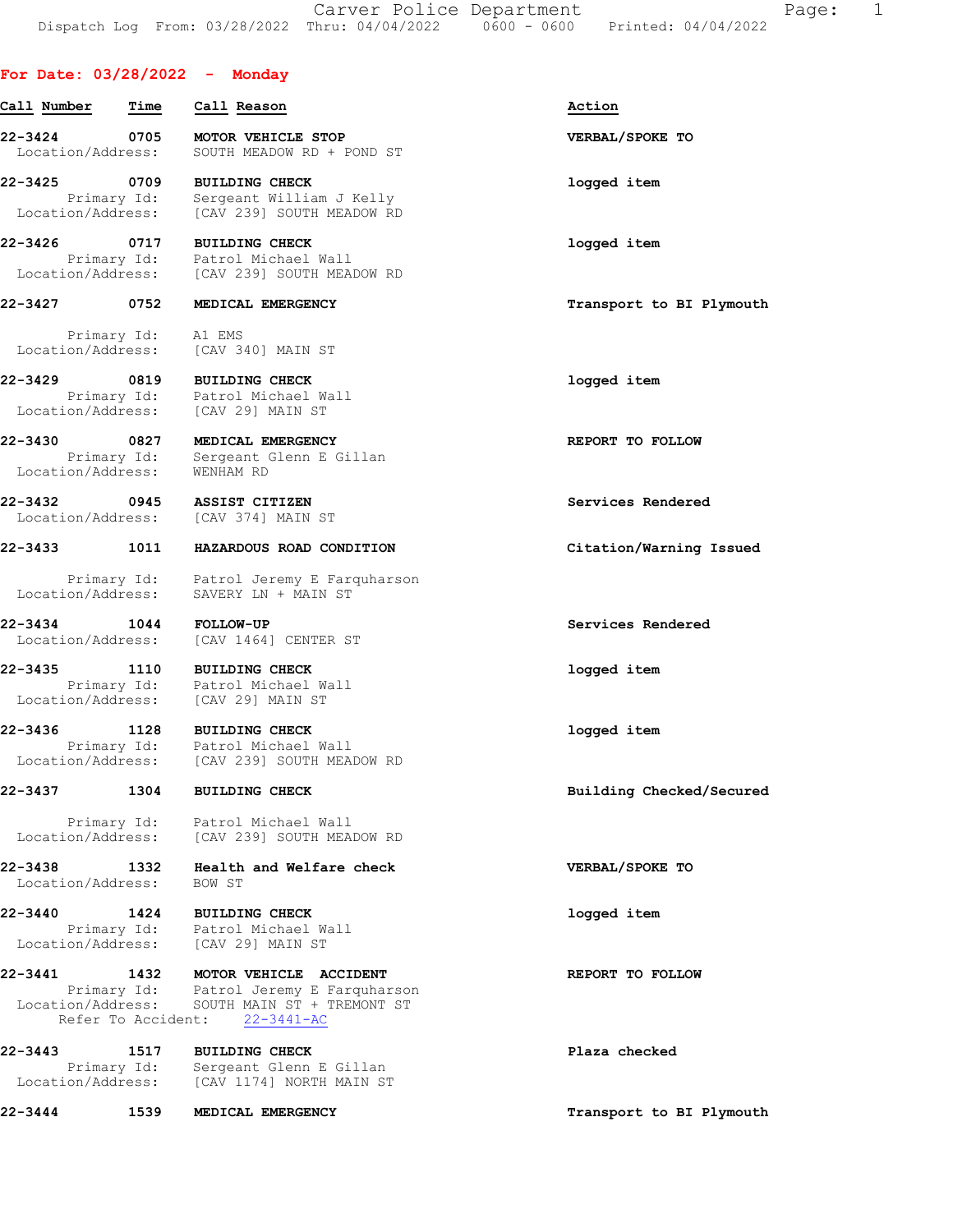|                              |                                                 |                                                                                                                                        | 2<br>Carver Police Department<br>Page:<br>Dispatch Log From: 03/28/2022 Thru: 04/04/2022   0600 - 0600   Printed: 04/04/2022 |
|------------------------------|-------------------------------------------------|----------------------------------------------------------------------------------------------------------------------------------------|------------------------------------------------------------------------------------------------------------------------------|
| Location/Address:            | Primary Id:                                     | A1 EMS<br>JEFFERSON WAY                                                                                                                |                                                                                                                              |
| 22-3447<br>Location/Address: | 1614                                            | <b>FOLLOW-UP</b><br>[CAV 1464] CENTER ST                                                                                               | VERBAL/SPOKE TO                                                                                                              |
| 22-3448                      | 1733                                            | Health and Welfare check<br>Primary Id: Patrol David Heikkila<br>Location/Address: [CAV 1460] NORTH MAIN ST                            | REPORT TO FOLLOW                                                                                                             |
| $22 - 3449$                  |                                                 | 1810 MOTOR VEHICLE STOP<br>Primary Id: Patrol Brandon W Rudolph<br>Location/Address: MAIN ST + CRESCENT RD                             | VERBAL/SPOKE TO                                                                                                              |
| 22-3450                      | 1820<br>Refer To Accident:<br>Refer To Summons: | MOTOR VEHICLE ACCIDENT<br>Primary Id: Patrol Brandon W Rudolph<br>Location/Address: TREMONT ST<br>$22 - 3450 - AC$<br>$22 - 3450 - AR$ | REPORT TO FOLLOW                                                                                                             |
| 22-3451                      | 1828                                            | ASSIST CITIZEN<br>Primary Id: Patrol David Heikkila<br>Location/Address: [CAV 2820] WILLIAM ST                                         | REPORT TO FOLLOW                                                                                                             |
| 22-3452                      | 1844                                            | MEDICAL EMERGENCY                                                                                                                      | No transport, patient refusal                                                                                                |
| Location/Address:            |                                                 | JOWETT ST                                                                                                                              |                                                                                                                              |
| 22-3453                      | 2058                                            | DETAIL REQUEST                                                                                                                         | Shift Commander Notified                                                                                                     |
| Location/Address:            | Primary Id:                                     | Sergeant Joseph R Ritz<br>[BRI] BEDFORD ST                                                                                             |                                                                                                                              |
| 22-3454                      | 2149                                            | 911 Check                                                                                                                              | Confirmed Accidental                                                                                                         |
| Location/Address:            |                                                 | CENTER ST                                                                                                                              |                                                                                                                              |
| 22-3456                      | 2340                                            | 911 Check                                                                                                                              | Confirmed Accidental                                                                                                         |
| Location/Address:            |                                                 | [CAV 1464] CENTER ST                                                                                                                   |                                                                                                                              |
| $22 - 3457$                  | 2350<br>Primary Id:<br>Vicinity of:             | MOTOR VEHICLE COMPLAINT<br>Sergeant Glenn E Gillan<br>TREMONT ST                                                                       | <b>GONE ON ARRIVAL</b>                                                                                                       |
|                              |                                                 | For Date: $03/29/2022 - Tuesday$                                                                                                       |                                                                                                                              |
| 22-3458                      | 0020                                            | ALARM, BURGLAR                                                                                                                         | Building Checked/Secured                                                                                                     |

Location/Address: [CAV 325] NORTH MAIN ST

22-3459 0222 BUILDING CHECK Plaza checked Primary Id: Sergeant Glenn E Gillan Location/Address: [CAV 1977] SHOESTRING RD

22-3460 0226 BUILDING CHECK logged item Primary Id: Patrol Derrick E Ostiguy Location/Address: [CAV 141] NORTH MAIN ST

22-3461 0227 BUILDING CHECK logged item Primary Id: Patrol Derrick E Ostiguy Location/Address: [CAV 1174] NORTH MAIN ST

22-3462 0229 BUILDING CHECK Plaza checked Primary Id: Sergeant Glenn E Gillan Location/Address: [CAV 1576] TREMONT ST

22-3463 0234 BUILDING CHECK Plaza checked Primary Id: Sergeant Glenn E Gillan Location/Address: [CAV 750] TREMONT ST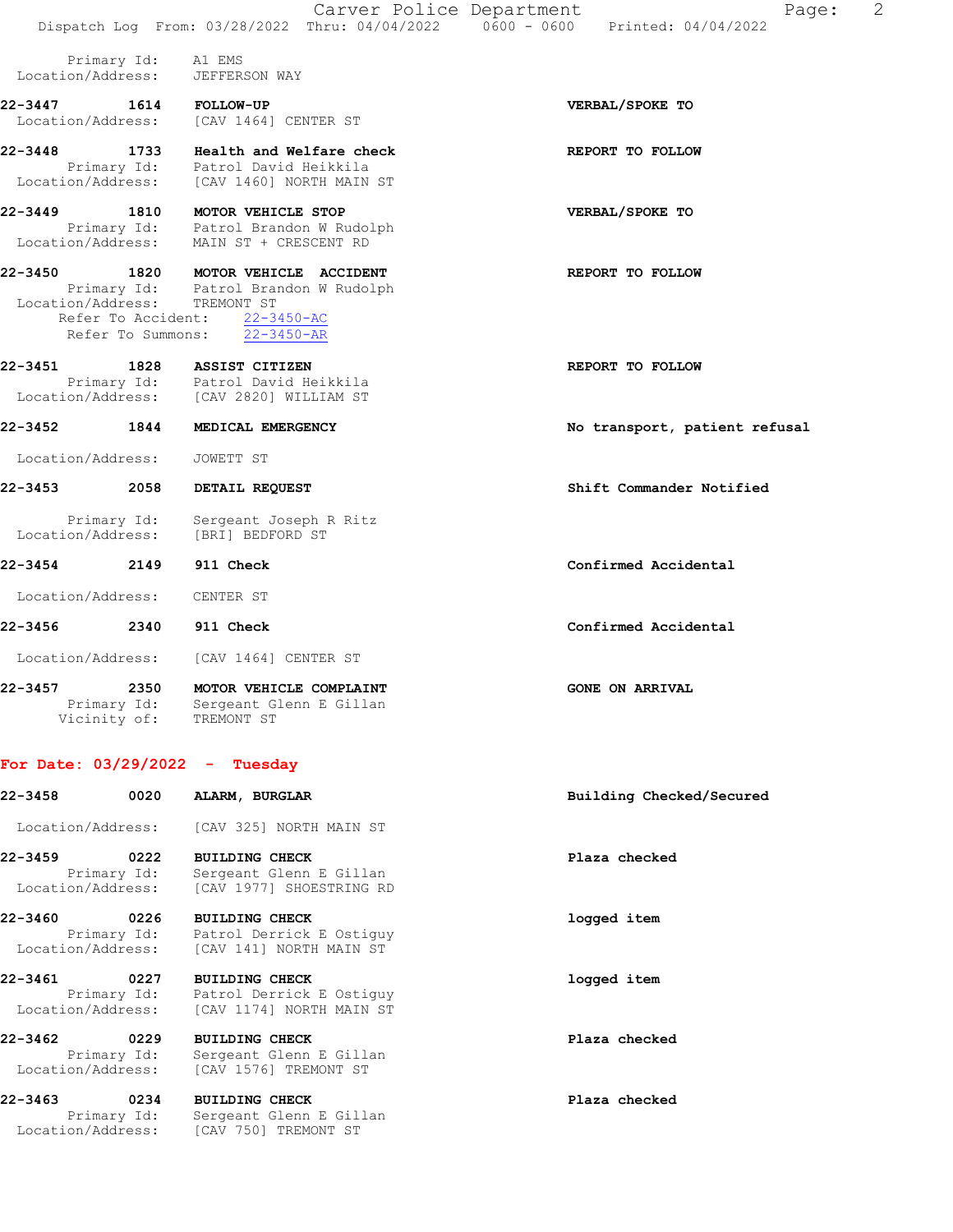22-3464 0411 BUILDING CHECK logged item Location/Address: [CAV 239] SOUTH MEADOW RD 22-3466 0718 TRAFFIC CONTROL logged item Location/Address: [CAV 29] MAIN ST 22-3467 0753 BUILDING CHECK logged item Primary Id: Sergeant William J Kelly Location/Address: [CAV 29] MAIN ST 22-3468 0811 Radar **logged** item Location/Address: [CAV 29] MAIN ST 22-3470 0849 PROPERTY DAMAGE **1200** 10gged item Location/Address: [CAV 25] FOREST ST 22-3471 0905 ASSIST OTHER AGENCY VERBAL/SPOKE TO Primary Id: Sergeant Dennis T Rizzuto Jr Location/Address: [CAV 239] SOUTH MEADOW RD 22-3473 0926 MEDICAL EMERGENCY **1200 CONTACT 1200 MEDICAL** EMERGENCY Location/Address: ROGERS ST 22-3474 0927 911 Check Confirmed Accidental Location/Address: TREMONT ST 22-3475 0950 SUSPICIOUS ACTIVITY Neighborhood checked Primary Id: Sergeant William J Kelly<br>Location/Address: [CAV 2015] FOREST ST [CAV 2015] FOREST ST 22-3476 1011 MEDICAL EMERGENCY **1200 1200 1200 1200 1200 1200 1200** Transport to BI Plymouth Location/Address: [CAV 2720] OLD MAIN ST 22-3479 1147 ASSIST CITIZEN Services Rendered Primary Id: Sergeant Bryan T Berriault Location/Address: [CAV 1464] CENTER ST 22-3480 1217 MOTOR VEHICLE LISTING 1210 1099ed item Primary Id: Detective Joshua T Shaw Location/Address: [CAV 1464] CENTER ST 22-3481 1332 BUILDING CHECK logged item Primary Id: Sergeant Dennis T Rizzuto Jr Location/Address: [CAV 29] MAIN ST 22-3482 1356 BUILDING CHECK logged item Location/Address: [CAV 239] SOUTH MEADOW RD 22-3483 1408 FIRE, Assist FD Fire Services Provided

 Primary Id: Patrol Alberto Silva Location/Address: PLYMOUTH ST

22-3484 1537 MOTOR VEHICLE STOP VERBAL/SPOKE TO Primary Id: Sergeant Dennis T Rizzuto Jr Location/Address: PLYMOUTH ST

#### 22-3487 1807 Health and Welfare check Building Checked/Secured

 Primary Id: Sergeant Dennis T Rizzuto Jr Location/Address: WARD ST EXT

22-3488 1817 MEDICAL EMERGENCY False Alarm Primary Id: A1 EMS Location/Address: [CAV 1211] CRYSTAL LAKE DR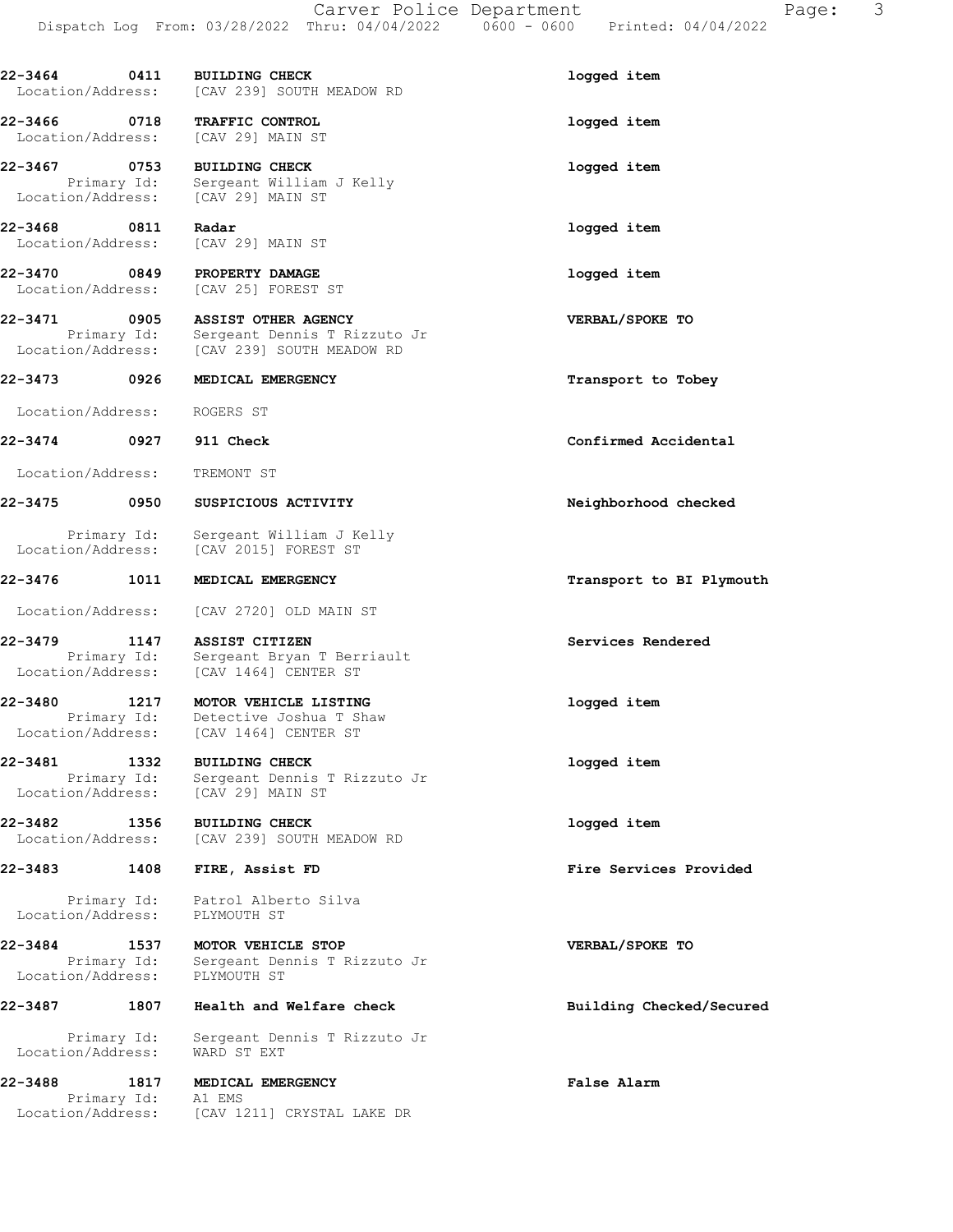| $22 - 3489$<br>Location/Address:  | 1825                | COMMUNITY MEETING<br>[CAV 266] MAIN ST                                                                | logged item              |
|-----------------------------------|---------------------|-------------------------------------------------------------------------------------------------------|--------------------------|
| 22-3490                           | 1853                | DETAIL REQUEST                                                                                        | Shift Commander Notified |
|                                   |                     | Primary Id: Sergeant Denni:<br>Location: [BRI] MULTIPLE<br>Sergeant Dennis T Rizzuto Jr               |                          |
| 22-3491 1854                      |                     | DETAIL REQUEST                                                                                        | Shift Commander Notified |
| Location/Address:                 | Primary Id:         | Sergeant Dennis T Rizzuto Jr<br>[EAS] CENTRAL ST                                                      |                          |
| 22-3492 2103<br>Location/Address: |                     | 911 Check<br>[CAV 1680] ROCHESTER RD                                                                  | logged item              |
| 22–3493 2243                      |                     | MEDICAL EMERGENCY                                                                                     | Transport to BI Plymouth |
| Location/Address:                 |                     | MEADOW ST                                                                                             |                          |
| 22-3494                           |                     | 2309 SUSPICIOUS ACTIVITY<br>Primary Id: Patrol David Heikkila<br>Location/Address: [CAV 1494] MAIN ST | VERBAL/SPOKE TO          |
|                                   |                     | For Date: $03/30/2022 -$ Wednesday                                                                    |                          |
| 22-3496                           |                     | 5 0011 Plaza Check<br>Primary Id: Sergeant Matthew T Rayner<br>Location/Address: [CAV 138] MAIN ST    | Plaza checked            |
| 22-3497 0014                      |                     | GENERAL INFO (POLICE)                                                                                 | Shift Commander Notified |
|                                   | Primary Id:         | Sergeant Matthew T Rayner                                                                             |                          |
| 22-3498<br>Location/Address:      | 0128<br>Primary Id: | Plaza Check<br>Sergeant Matthew T Rayner<br>[CAV 1444] SOUTH MAIN ST                                  | Plaza checked            |
| 22-3500 0209<br>Location/Address: | Primary Id:         | <b>BUILDING CHECK</b><br>Patrol Derrick E Ostiguy<br>[CAV 141] NORTH MAIN ST                          | logged item              |
| 22-3501                           | Primary Id:         | 0217 BUILDING CHECK<br>Patrol Derrick E Ostiguy                                                       | logged item              |
|                                   |                     | Location/Address: [CAV 325] NORTH MAIN ST                                                             |                          |
| 22-3502<br>Location/Address:      | 0217<br>Primary Id: | <b>BUILDING CHECK</b><br>Patrol Derrick E Ostiquy<br>[CAV 375] NORTH MAIN ST                          | logged item              |
| 22-3503 0229                      | Primary Id:         | <b>BUILDING CHECK</b><br>Patrol Derrick E Ostiguy<br>Location/Address: [CAV 1574] NORTH MAIN ST       | logged item              |
| 22-3504                           | 0347                | ALARM, BURGLAR                                                                                        | Confirmed Accidental     |
| Location/Address:                 | Primary Id:         | Sergeant Matthew T Rayner<br>[CAV 1440] TREMONT ST                                                    |                          |
| 22-3505                           | 0422                | MEDICAL EMERGENCY                                                                                     | Transport to BI Plymouth |
| Location/Address:                 |                     | CHURCH ST                                                                                             |                          |
| 22-3506 0619                      |                     | DETAIL REQUEST                                                                                        | Shift Commander Notified |
| Location/Address:                 | Primary Id:         | Sergeant Matthew T Rayner<br>[CAV 246] FEDERAL RD                                                     |                          |
| 22-3508                           | 0753                | MOTOR VEHICLE ACCIDENT                                                                                | REPORT TO FOLLOW         |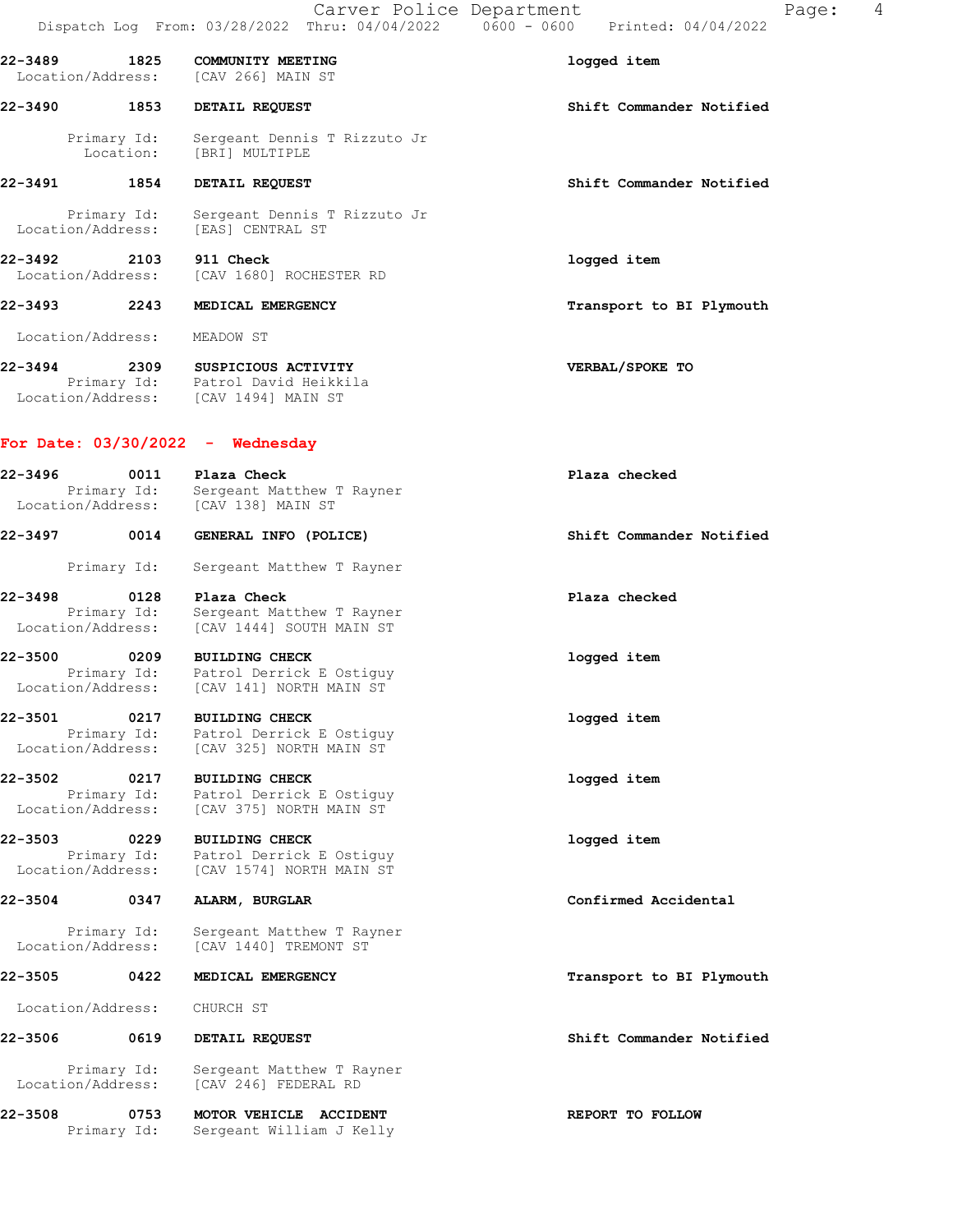Vicinity of: [CAV 29] MAIN ST Refer To Accident: 22-3508-AC

- 22-3509 0920 BUILDING CHECK Building Checked/Secured Primary Id: Sergeant Joseph R Ritz Location/Address: [CAV 239] SOUTH MEADOW RD 22-3510 1024 BUILDING CHECK Building Checked/Secured
- Primary Id: Sergeant Joseph R Ritz<br>Location/Address: [CAV 29] MAIN ST [CAV 29] MAIN ST
- 22-3511 1111 BUILDING CHECK Building Checked/Secured
	- Primary Id: Sergeant Joseph R Ritz Location/Address: [CAV 239] SOUTH MEADOW RD
- 22-3512 1252 BUILDING CHECK Building Checked/Secured
- Primary Id: Sergeant Joseph R Ritz<br>ion/Address: [CAV 29] MAIN ST Location/Address:
- 22-3513 1342 BUILDING CHECK Building Checked/Secured
	- Primary Id: Sergeant Joseph R Ritz Location/Address: [CAV 239] SOUTH MEADOW RD
- 22-3514 1413 BUILDING CHECK logged item Primary Id: Sergeant William J Kelly Location/Address: [CAV 239] SOUTH MEADOW RD
- 22-3515 1421 BUILDING CHECK Building Checked/Secured
- Primary Id: Sergeant Joseph R Ritz<br>ion/Address: [CAV 29] MAIN ST Location/Address:
- 22-3516 1543 DETAIL REQUEST Shift Commander Notified
	- Primary Id: Sergeant William J Kelly<br>ion/Address: MONTELLO ST Location/Address:
- 22-3518 1734 ASSIST CITIZEN Services Rendered Primary Id: Patrol David Heikkila Location/Address: [CAV 1055] TREMONT ST
- 22-3519 1944 CIVIL MATTER Taken/Referred to Other Agency
- Primary Id: Sergeant Dennis T Rizzuto Jr<br>Location/Address: [CAV 2694] LAKEVIEW ST [CAV 2694] LAKEVIEW ST
- 22-3520 1951 DISTURBANCE Peace Restored Primary Id: Sergeant Dennis T Rizzuto Jr<br>Location/Address: [CAV 2694] LAKEVIEW ST [CAV 2694] LAKEVIEW ST
- 22-3521 2033 MOTOR VEHICLE COMPLAINT Taken/Referred to Other Agency
- Location/Address: TREMONT ST
- 22-3522 2107 ANIMAL COMPLAINT logged item Location/Address: INDIAN ST
- 22-3523 2155 DETAIL REQUEST Shift Commander Notified
	- Primary Id: Sergeant Dennis T Rizzuto Jr Location: [MAI] OLD ROCHESTER REGIONAL HS
- 22-3524 2247 Health and Welfare check VERBAL/SPOKE TO Primary Id: Sergeant Dennis T Rizzuto Jr Location/Address: [CAV 2694] LAKEVIEW ST

- 
- 
- 
- 
- 
- 
- 
- 
- 
-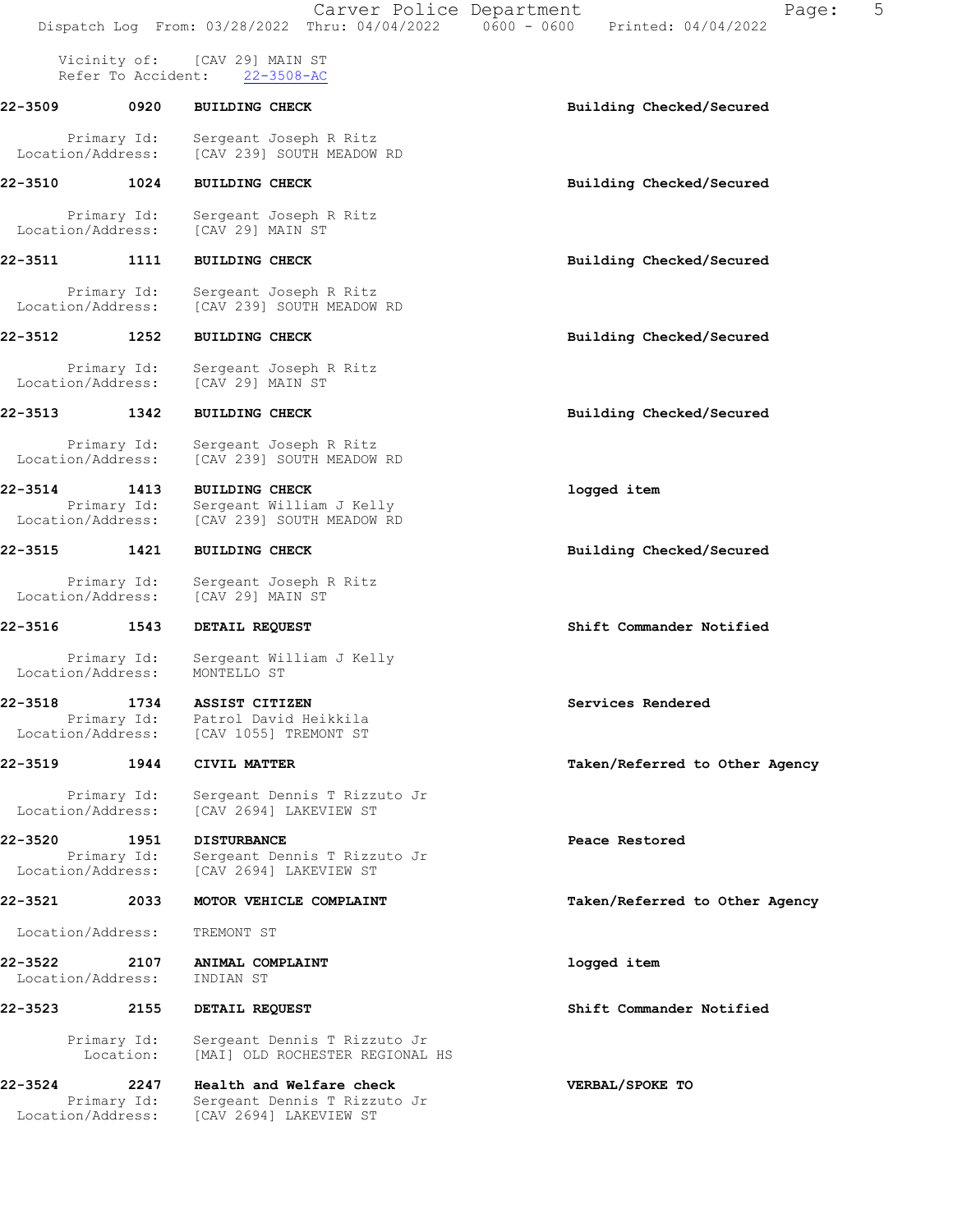# For Date: 03/31/2022 - Thursday

| 22-3526                                     | 0134                     | <b>BUILDING CHECK</b><br>Primary Id: Patrol Derrick E Ostiguy<br>Location/Address: [CAV 1576] TREMONT ST                             | logged item                    |
|---------------------------------------------|--------------------------|--------------------------------------------------------------------------------------------------------------------------------------|--------------------------------|
| $22 - 3527$                                 | 0135                     | <b>BUILDING CHECK</b><br>Primary Id: Patrol Derrick E Ostiguy<br>Location/Address: [CAV 1548] TREMONT ST                             | logged item                    |
| 22-3528                                     | 0143                     | <b>BUSINESS CHECK</b>                                                                                                                | logged item                    |
| Location/Address:                           | Primary Id:              | Sergeant William J Kelly<br>[CAV 461] MAIN ST                                                                                        |                                |
| 22-3529<br>Primary Id:<br>Location/Address: | 0148                     | <b>BUSINESS CHECK</b><br>Sergeant William J Kelly<br>[CAV 1574] NORTH MAIN ST                                                        | logged item                    |
| 22-3530 0148                                |                          | <b>BUILDING CHECK</b><br>Primary Id: Patrol Derrick E Ostiguy<br>Location/Address: [CAV 119] LAKEVIEW ST                             | logged item                    |
| 22-3531                                     | 0158                     | <b>BUSINESS CHECK</b><br>Primary Id: Sergeant William J Kel.<br>Location/Address: [CAV 1558] MONTELLO ST<br>Sergeant William J Kelly | logged item                    |
| 22-3532<br>Location/Address:                | 0207<br>Primary Id:      | <b>BUILDING CHECK</b><br>Sergeant William J Kelly<br>COMMERCE WAY                                                                    | logged item                    |
| 22-3533                                     | 0217                     | Neighborhood/property check                                                                                                          | Neighborhood checked           |
| Location/Address:                           | Primary Id:              | Sergeant William J Kelly<br>GREAT MEADOW DR                                                                                          |                                |
| 22-3534 0220                                |                          | MEDICAL EMERGENCY                                                                                                                    | Transport to BI Plymouth       |
| Location/Address:                           |                          | JOHNS POND RD                                                                                                                        |                                |
| Location/Address:                           |                          | 22-3535 0321 BUILDING CHECK<br>Primary Id: Patrol Derrick E Ostiguy<br>SAVERY LN                                                     | logged item                    |
| 22-3536                                     | 0324                     | <b>BUILDING CHECK</b><br>Primary Id: Patrol Derrick E Ostiguy<br>Location/Address: [CAV 239] SOUTH MEADOW RD                         | logged item                    |
| 22-3537<br>Location/Address:                | 0331<br>Primary Id:      | <b>BUILDING CHECK</b><br>Patrol Derrick E Ostiguy<br>[CAV 138] MAIN ST                                                               | logged item                    |
| 22-3538<br>Location/Address:                | 0332<br>Primary Id:      | <b>BUILDING CHECK</b><br>Sergeant William J Kelly<br>[CAV 146] NORTH MAIN ST                                                         | logged item                    |
| 22-3539                                     | 0632                     | GENERAL INFO (POLICE)                                                                                                                | Shift Commander Notified       |
|                                             | Primary Id:              | Sergeant William J Kelly                                                                                                             |                                |
| 22-3540<br>Location/Address:                | 0652                     | <b>BUILDING CHECK</b><br>[CAV 239] SOUTH MEADOW RD                                                                                   | logged item                    |
| 22-3541                                     | 0708                     | ANIMAL COMPLAINT                                                                                                                     | Taken/Referred to Other Agency |
|                                             | Location:                | RTE 44 WEST                                                                                                                          |                                |
| 22-3542                                     | 0728                     | DETAIL REQUEST                                                                                                                       | Shift Commander Notified       |
|                                             | Primary Id:<br>Location: | Sergeant William J Kelly<br>[MAI] MARION VARIOUS                                                                                     |                                |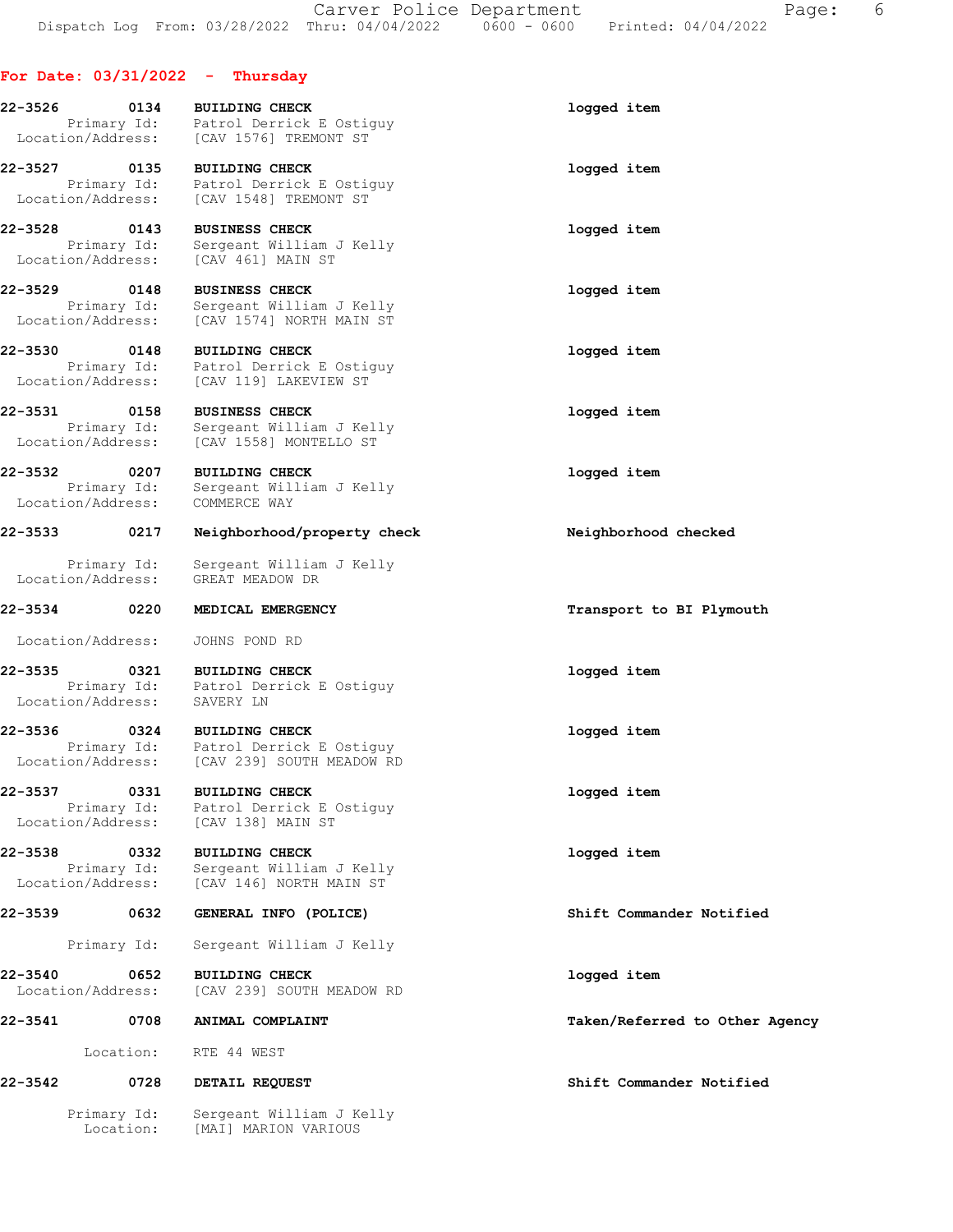22-3544 0804 BUILDING CHECK logged item Location/Address: [CAV 29] MAIN ST 22-3545 0830 MEDICAL EMERGENCY **1200 CONTACT 1200 MEDICAL** EMERGENCY Location/Address: [CAV 1711] NORTH MAIN ST 22-3546 0842 Assist DPW logged item Primary Id: Patrol Derrick E Ostiguy Location: DPW GARAGE CHECK ENGINE LIGHT 22-3547 0852 MEDICAL EMERGENCY Transport to BI Plymouth Primary Id: A2 EMS Location/Address: FOREST ST 22-3548 0945 BUILDING CHECK logged item Primary Id: Patrol Michael Wall Location/Address: [CAV 239] SOUTH MEADOW RD 22-3551 1112 DETAIL REQUEST Shift Commander Notified Primary Id: Sergeant Dennis T Rizzuto Jr Location/Address: [PLM] PALMER RD 22-3552 1223 Shuttle Shuttle Primary Id: Patrol Michael Wall Location/Address: [CAV 239] SOUTH MEADOW RD 22-3553 1301 911 Check Confirmed Accidental Location/Address: [CAV 1830] BELIVEAU LN 22-3554 1353 BUILDING CHECK logged item Primary Id: Patrol Michael Wall Location/Address: [CAV 239] SOUTH MEADOW RD 22-3556 1353 BUILDING CHECK logged item Primary Id: Patrol Michael Wall Location/Address: [CAV 29] MAIN ST 22-3555 1401 BUILDING CHECK logged item Primary Id: Patrol Derrick E Ostiguy Location/Address: [CAV 29] MAIN ST 22-3557 1434 DETAIL REQUEST Shift Commander Notified Primary Id: Sergeant Dennis T Rizzuto Jr Location/Address: [PLY] SANDWICH ST 22-3558 1501 Health and Welfare check Neighborhood checked Primary Id: Patrol Derrick E Ostiguy Location/Address: RUSSELL HOLMES WAY 22-3561 1652 DETAIL REQUEST logged item Primary Id: Dispatcher Rebecca L Anctil Location/Address: [MAT] MATTAPOISETT PD 22-3562 1754 TREE DOWN Services Rendered Primary Id: Patrol Brandon W Rudolph Location/Address: FOREST ST 22-3563 1757 SUSPICIOUS PERSON VERBAL/SPOKE TO Primary Id: Sergeant Joseph R Ritz Location/Address: [CAV 325] NORTH MAIN ST 22-3564 1758 ASSIST OTHER AGENCY logged item Location/Address: [CAV 1464] CENTER ST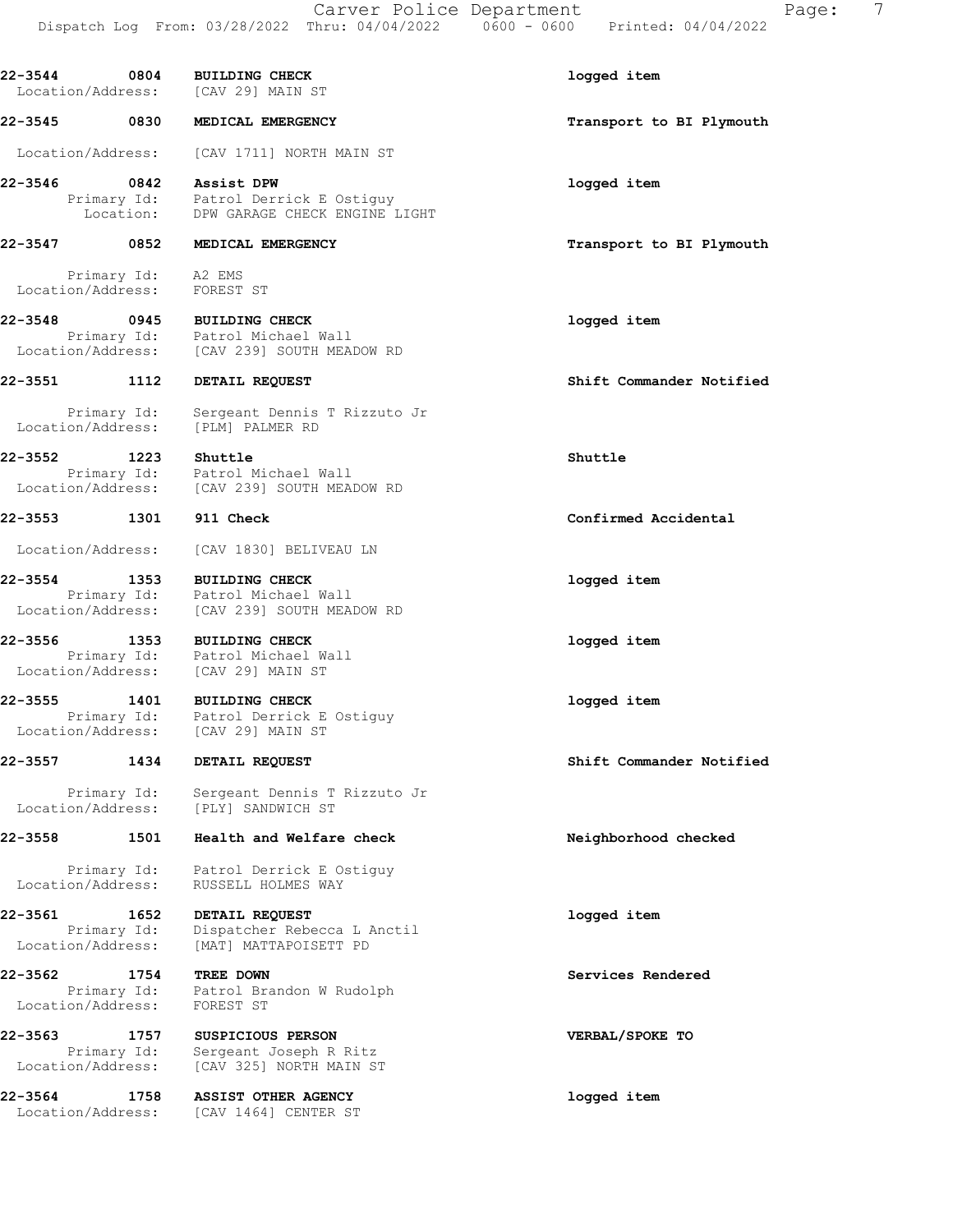Carver Police Department Fage: 8 Dispatch Log From: 03/28/2022 Thru: 04/04/2022 0600 - 0600 Printed: 04/04/2022

| 22-3566 | 1957 | 911 Check | Confirmed Accidental |
|---------|------|-----------|----------------------|

 Primary Id: Dispatcher Rebecca L Anctil Location/Address: [CAV 1432] MAIN ST

## 22-3567 2028 ALARM, BURGLAR Confirmed Accidental

Location/Address: [CAV 461] MAIN ST

22-3568 2330 ASSIST CITIZEN VERBAL/SPOKE TO Primary Id: Patrol Brandon W Rudolph Location/Address: BROCKTON AVE

# For Date: 04/01/2022 - Friday

22-3570 0107 BUILDING CHECK logged item Primary Id: Patrol Derrick E Ostiguy Location/Address: [CAV 1548] TREMONT ST

22-3572 0115 BUILDING CHECK logged item Primary Id: Patrol Alberto Silva Location/Address: [CAV 1593] NORTH MAIN ST

22-3571 0116 BUILDING CHECK Building Checked/Secured

 Primary Id: Patrol Alberto Silva Location/Address: [CAV 1574] NORTH MAIN ST

22-3573 0123 BUSINESS CHECK logged item Primary Id: Patrol Alberto Silva Location/Address: [CAV 375] NORTH MAIN ST

 Primary Id: Patrol Alberto Silva Location/Address: [CAV 68] MONTELLO ST

Primary Id: Patrol Alberto Silva<br>Location/Address: [CAV 1600] NORTH MAIN [CAV 1600] NORTH MAIN ST

#### 22-3576 0224 BUILDING CHECK Building Checked/Secured

 Primary Id: Patrol Alberto Silva Location/Address: [CAV 1174] NORTH MAIN ST

22-3577 0227 BUILDING CHECK logged item Primary Id: Patrol Derrick E Ostiguy Location/Address: [CAV 39] LAKEVIEW ST

#### 22-3578 0228 BUILDING CHECK Building Checked/Secured

 Primary Id: Patrol Alberto Silva Location/Address: [CAV 387] NORTH MAIN ST

#### 22-3579 0235 BUILDING CHECK logged item Primary Id: Patrol Derrick E Ostiguy Location/Address: SAVERY LN

22-3580 0236 BUILDING CHECK Building Checked/Secured

 Primary Id: Patrol Alberto Silva Location/Address: [CAV 217] NORTH MAIN ST

22-3581 0239 BUILDING CHECK logged item Primary Id: Patrol Derrick E Ostiguy Location/Address: [CAV 239] SOUTH MEADOW RD

22-3582 0255 BUILDING CHECK Building Checked/Secured

22-3574 0130 BUILDING CHECK Building Checked/Secured

22-3575 0214 BUILDING CHECK Building Checked/Secured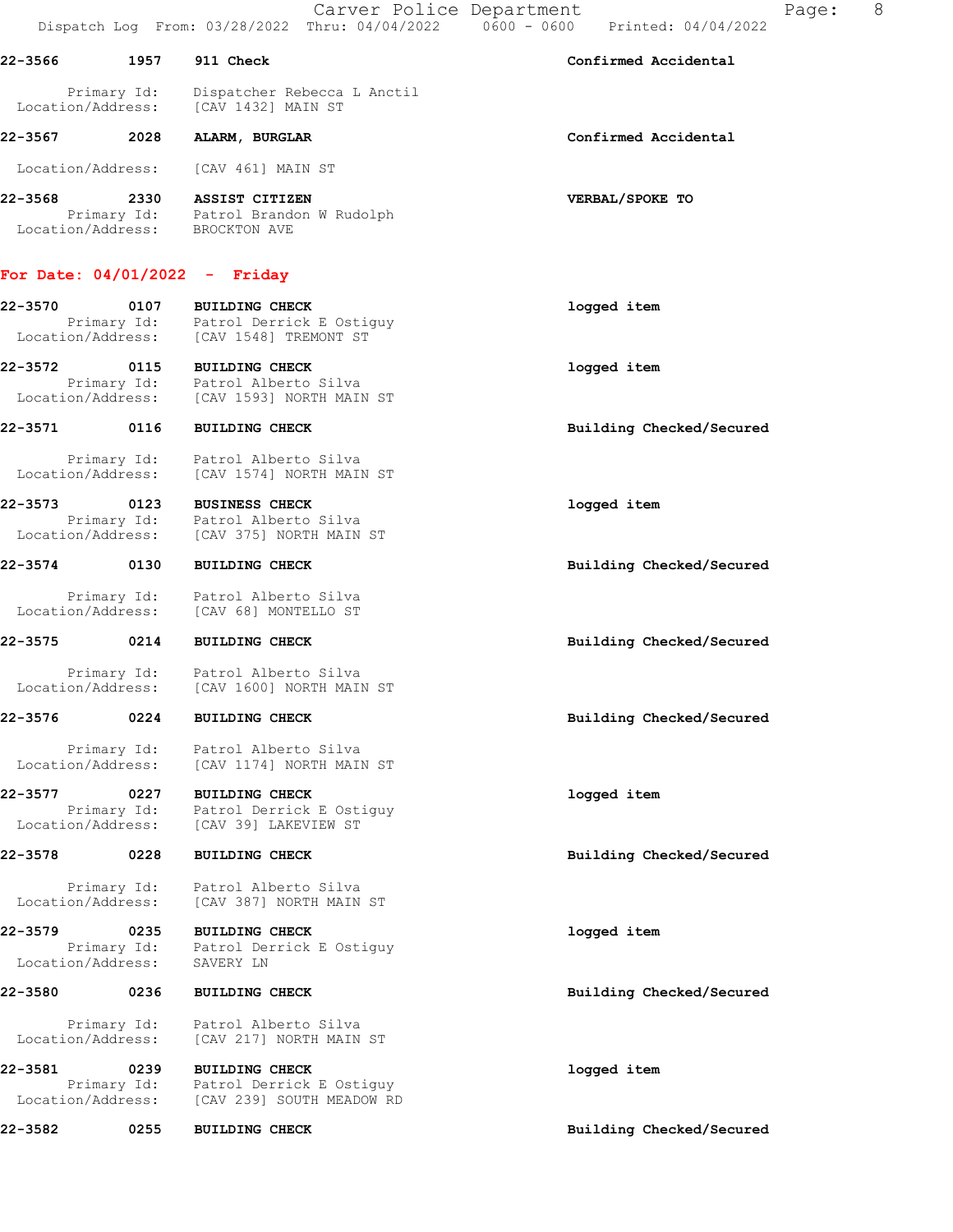|                                                   |                     | Primary Id: Patrol Alberto Silva<br>Location/Address: [CAV 29] MAIN ST                                |                          |
|---------------------------------------------------|---------------------|-------------------------------------------------------------------------------------------------------|--------------------------|
| 22-3583     0655                                  |                     | <b>BUILDING CHECK</b>                                                                                 | Building Checked/Secured |
|                                                   |                     | Location/Address: [CAV 239] SOUTH MEADOW RD                                                           |                          |
| 22-3584                                           | 0713                | <b>BUILDING CHECK</b><br>Primary Id: Patrol Michael Wall                                              | logged item              |
|                                                   |                     | Location/Address: [CAV 239] SOUTH MEADOW RD                                                           |                          |
| 22-3585 0715                                      |                     | <b>DETAIL REQUEST</b>                                                                                 | Shift Commander Notified |
|                                                   |                     | Primary Id: Patrol Derrick E Ostiguy<br>Location/Address: [MAI] WAREHAM RD                            |                          |
| 22-3586 0726                                      |                     | TRAFFIC CONTROL                                                                                       | Building Checked/Secured |
| Location/Address:                                 |                     | [CAV 29] MAIN ST                                                                                      |                          |
| 22-3587                                           | 0735                | MOTOR VEHICLE STOP<br>Primary Id: Patrol Alberto Silva<br>Location/Address: [CAV 29] MAIN ST          | VERBAL/SPOKE TO          |
| 22-3588                                           |                     | 0735 BUILDING CHECK<br>Primary Id: Patrol Michael Wall<br>Location/Address: [CAV 29] MAIN ST          | logged item              |
| Location/Address:                                 |                     | 22-3590 0859 ASSIST CITIZEN<br>JILL MARIE DR                                                          | VERBAL/SPOKE TO          |
|                                                   |                     | 22-3591 1001 BUILDING CHECK<br>Primary Id: Patrol Michael Wall<br>Location/Address: [CAV 29] MAIN ST  | logged item              |
| 22-3594 1113                                      |                     | MEDICAL EMERGENCY                                                                                     | Transport to Tobey       |
| Primary Id: Al EMS<br>Location/Address: ROGERS ST |                     |                                                                                                       |                          |
| 22-3595                                           |                     | 1116 BUILDING CHECK<br>Primary Id: Patrol Michael Wall<br>Location/Address: [CAV 239] SOUTH MEADOW RD | logged item              |
| 22-3597                                           | 1232                | MEDICAL EMERGENCY                                                                                     | Transport to BI Plymouth |
| Location/Address:                                 | Primary Id: A1 EMS  | CENTER ST                                                                                             |                          |
| 22-3599<br>Location/Address:                      | 1300                | <b>FOLLOW-UP</b><br>[CAV 1464] CENTER ST                                                              | VERBAL/SPOKE TO          |
| 22-3598<br>Location/Address:                      | 1310<br>Primary Id: | <b>BUILDING CHECK</b><br>Patrol Michael Wall<br>[CAV 239] SOUTH MEADOW RD                             | logged item              |
| 22-3601                                           | 1605                | MEDICAL EMERGENCY                                                                                     | Confirmed Accidental     |
| Location/Address:                                 | Primary Id:         | Sergeant Joseph R Ritz<br>[CAV 2475] SUSAN CIR                                                        |                          |
| 22-3602<br>Location/Address:                      | 1611                | Keep The Peace<br>Primary Id: Dispatcher Rebecca L Anctil<br>[CAV 2694] LAKEVIEW ST                   | VERBAL/SPOKE TO          |
| 22-3603                                           | 1625<br>Primary Id: | <b>ASSIST CITIZEN</b><br>Patrol Brandon W Rudolph                                                     | REPORT TO FOLLOW         |

Location/Address: BROCKTON AVE

22-3604 1738 911 Check Confirmed Accidental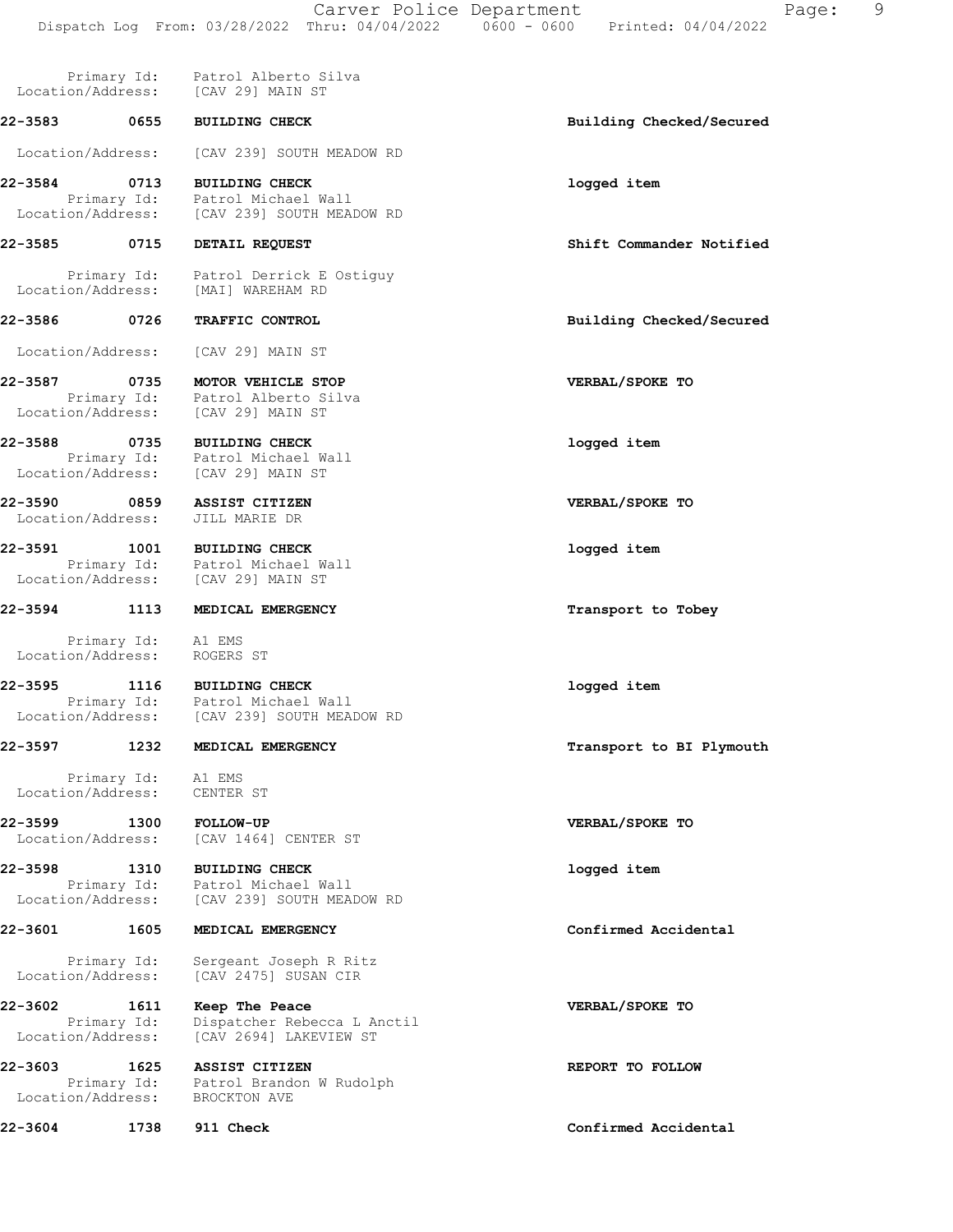|                                      |      | Location/Address: [CAV 1174] NORTH MAIN ST                                                |                          |
|--------------------------------------|------|-------------------------------------------------------------------------------------------|--------------------------|
|                                      |      | 22-3605 1756 ASSIST OTHER AGENCY<br>Location/Address: [CAV 1464] CENTER ST                | logged item              |
| 22-3607                              | 1912 | MEDICAL EMERGENCY                                                                         | Transport to BI Plymouth |
| Location/Address: CRAIG ST           |      | Primary Id: Patrol Brandon W Rudolph                                                      |                          |
| 22-3609                              |      | 2226 FOLLOW-UP<br>Primary Id: Patrol Lawrence Page<br>Location/Address: [CAV 570] MAIN ST | logged item              |
| 22-3610<br>2247<br>Location/Address: |      | FIRE, Assist FD<br>[CAV 810] MAIN ST                                                      | logged item              |
| 22-3611                              | 2318 | FIRE, Assist FD                                                                           | Fire Services Provided   |
|                                      |      | Vicinity of: INDIAN ST                                                                    |                          |
| For Date: $04/02/2022 -$             |      | Saturday                                                                                  |                          |

| 22-3613 | 0109<br>Primary Id:<br>Location/Address: | <b>BUSINESS CHECK</b><br>Sergeant William J Kelly<br>[CAV 1437] MAIN ST | logged item              |
|---------|------------------------------------------|-------------------------------------------------------------------------|--------------------------|
| 22-3614 | 0140                                     | <b>BUILDING CHECK</b>                                                   | Building Checked/Secured |

| Primary Id:       | Patrol Joshua J McDermott |
|-------------------|---------------------------|
| Location/Address: | [CAV 1574] NORTH MAIN ST  |
|                   |                           |

| 22-3615 | 0141              | <b>BUILDING CHECK</b>     | logged item |
|---------|-------------------|---------------------------|-------------|
|         | Primary Id:       | Sergeant William J Kelly  |             |
|         | Location/Address: | [CAV 239] SOUTH MEADOW RD |             |

## 22-3616 0147 BUILDING CHECK Building Checked/Secured

 Primary Id: Patrol Joshua J McDermott Location/Address: [CAV 325] NORTH MAIN ST

### 22-3617 0151 BUILDING CHECK Building Checked/Secured

 Primary Id: Patrol Joshua J McDermott Location/Address: [CAV 514] NORTH MAIN ST

### 22-3618 0159 BUILDING CHECK Building Checked/Secured

 Primary Id: Patrol Joshua J McDermott Location/Address: [CAV 1554] MARION DR

## 22-3619 0201 BUILDING CHECK Building Checked/Secured

Primary Id: Patrol Joshua J McDermott<br>ion/Address: [CAV 157] MARION DR Location/Address:

#### 22-3620 0201 Neighborhood/property check Neighborhood checked

 Primary Id: Sergeant William J Kelly Location/Address: PINE ST + ROCHESTER RD

22-3621 0202 BUILDING CHECK logged item Primary Id: Sergeant William J Kelly Location/Address: [CAV 479] PINE ST

22-3622 0214 BUSINESS CHECK **1** and the logged item Primary Id: Sergeant William J Kelly Location/Address: [CAV 401] TREMONT ST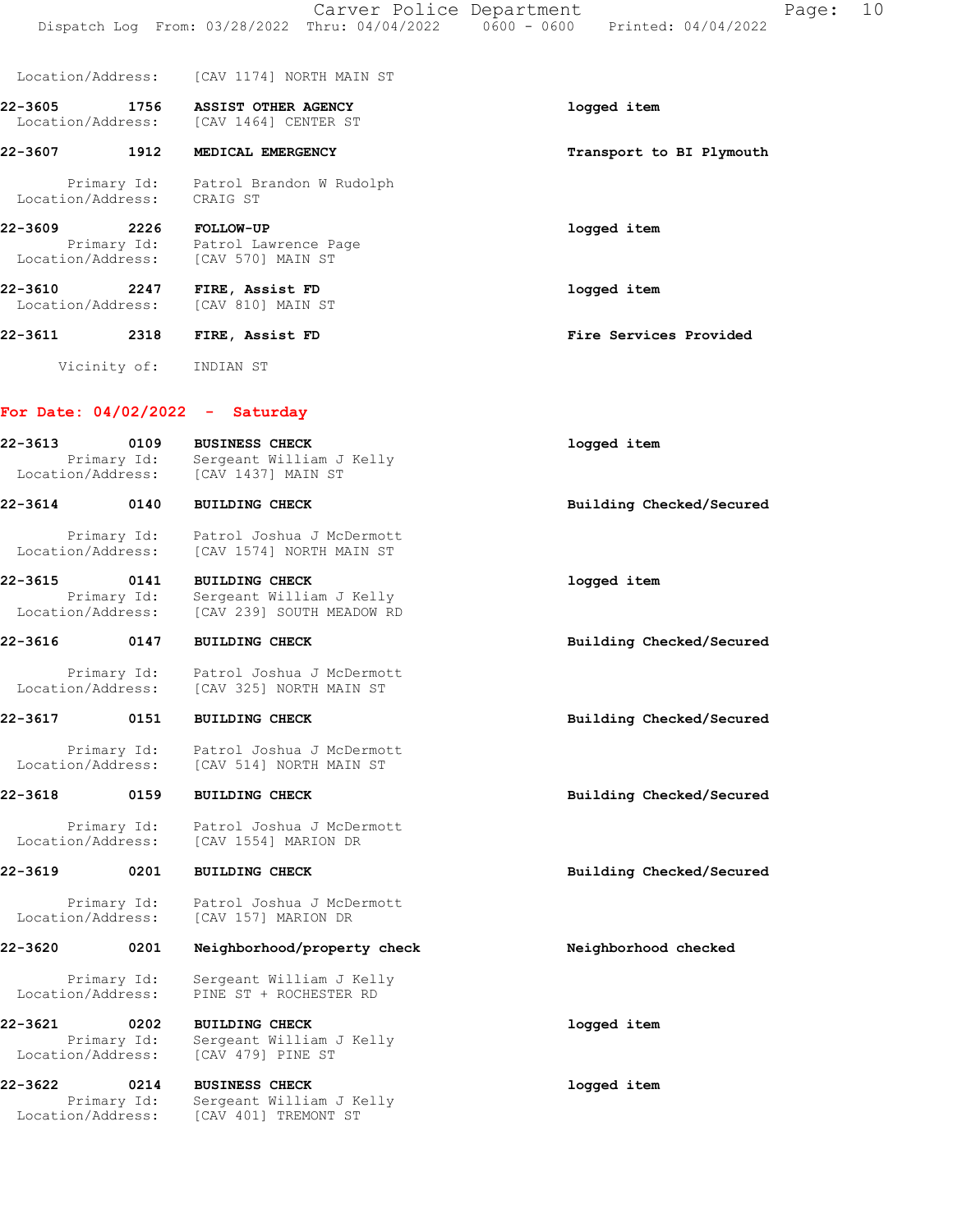| 22-3623                                        | 0218                | <b>BUSINESS CHECK</b><br>Primary Id: Sergeant William J Kelly<br>Location/Address: [CAV 1548] TREMONT ST   | logged item                    |
|------------------------------------------------|---------------------|------------------------------------------------------------------------------------------------------------|--------------------------------|
| 22-3624 0315 Plaza Check                       |                     |                                                                                                            | logged item                    |
|                                                |                     | Primary Id: Sergeant William J Kelly<br>Location/Address: [CAV 339] SOUTH MAIN ST                          |                                |
| 22-3625                                        | 0435                | Health and Welfare check                                                                                   | Taken/Referred to Other Agency |
| Location/Address:                              |                     | [NEB] HILLMAN ST                                                                                           |                                |
| 22-3626 2014                                   | 0636                | FIRE, Assist FD                                                                                            | Confirmed Accidental           |
| Location/Address:                              |                     | [CAV 123] SHAW RD                                                                                          |                                |
| 22-3627 0649                                   |                     | ASSIST CITIZEN<br>Primary Id: Patrol Joshua J McDermott<br>Location/Address: BROCKTON AVE                  | Services Rendered              |
| 22-3628 0730                                   |                     | MEDICAL EMERGENCY                                                                                          | Transport to BI Plymouth       |
| Original Call $\#$ : 22-3627                   |                     | Primary Id: A2 EMS<br>Location/Address: BROCKTON AVE                                                       |                                |
| 22-3629                                        | 0849                | <b>BUILDING CHECK</b><br>Primary Id: Sergeant Glenn E Gillan<br>Location/Address: [CAV 1460] NORTH MAIN ST | logged item                    |
| 22-3630<br>Location/Address:                   | 1015<br>Primary Id: | DETAIL REQUEST<br>Dispatcher Rebecca L Anctil<br>[MAT] ACUSHNET                                            | logged item                    |
| 22-3631 1044<br>Primary Id:<br>Vicinity of:    |                     | ANIMAL COMPLAINT<br>Patrol Jeremy E Farquharson<br>TREMONT ST                                              | Services Rendered              |
| 22-3633 1143<br>Location/Address: BROCKTON AVE |                     | 911 Check<br>Primary Id: Dispatcher Rebecca L Anctil                                                       | VERBAL/SPOKE TO                |
| 22-3634                                        |                     | 1146 ANIMAL COMPLAINT<br>Primary Id: Sergeant Glenn E Gillan<br>Location/Address: PLEASANT ST              | VERBAL/SPOKE TO                |
| 22-3635                                        | 1154                | MEDICAL EMERGENCY                                                                                          | Transport to BI Plymouth       |
| Location/Address:                              | Primary Id:         | A2 EMS<br>[CAV 1939] MEADOWBROOK WAY                                                                       |                                |
| 22-3636 1255                                   |                     | ASSIST CITIZEN                                                                                             | Taken/Referred to Other Agency |
| Primary Id:<br>Location/Address:               |                     | Dispatcher Rebecca L Anctil<br>[CAV 1464] CENTER ST                                                        |                                |
| 22-3637<br>Location/Address:                   | 1322<br>Primary Id: | ASSIST CITIZEN<br>Sergeant Glenn E Gillan<br>SPRING ST                                                     | REPORT TO FOLLOW               |
| 22-3638<br>Primary Id:<br>Location/Address:    | 1436                | DETAIL REQUEST<br>Dispatcher Rebecca L Anctil<br>[PLY] MEMORIAL HALL                                       | logged item                    |
| 22-3641<br>Primary Id:<br>Location/Address:    | 1615                | ASSIST CITIZEN<br>Dispatcher Rebecca L Anctil<br>BROCKTON AVE                                              | VERBAL/SPOKE TO                |
| 22-3640<br>Location/Address:                   | 1643                | Health and Welfare check<br>Primary Id: Patrol David Heikkila<br>[CAV 2190] SILVA ST                       | VERBAL/SPOKE TO                |

Carver Police Department Fage: 11

Dispatch Log From: 03/28/2022 Thru: 04/04/2022 0600 - 0600 Printed: 04/04/2022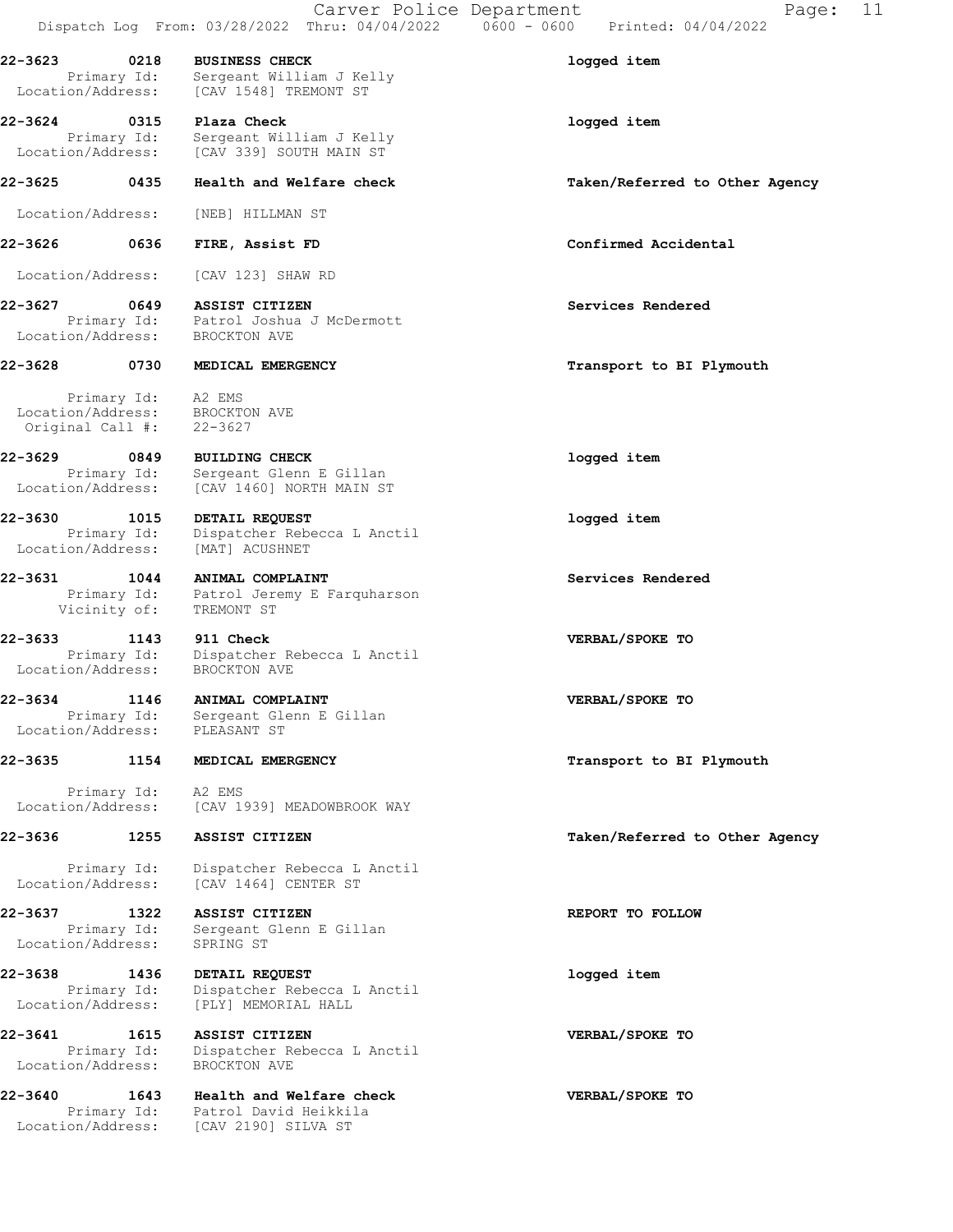22-3642 1735 MEDICAL EMERGENCY **1200 REPORT TO FOLLOW**  Primary Id: Patrol David Heikkila Location/Address: PINE WAY 22-3643 1811 MEDICAL EMERGENCY **120 SEARCH 1811** MEDICAL EMERGENCY Primary Id: A2 EMS Location/Address: [MID] WAREHAM ST 22-3644 1856 ANIMAL COMPLAINT Services Rendered Primary Id: Sergeant Joseph R Ritz Vicinity of: CARVER SQUARE BLVD 22-3645 1904 MEDICAL EMERGENCY No transport, patient refusal Primary Id: A1 EMS Location/Address: MEADOWBROOK WAY 22-3646 1938 ANIMAL COMPLAINT Shift Commander Notified Primary Id: Sergeant Joseph R Ritz Location/Address: [CAV 2797] CRANBERRY CIR 22-3647 2000 MOTOR VEHICLE COMPLAINT Taken/Referred to Other Agency Primary Id: Dispatcher Rebecca L Anctil Location/Address: NORTH MAIN ST 22-3648 2010 911 Check Confirmed Accidental Primary Id: Dispatcher Rebecca L Anctil Location/Address: [CAV 32] WEST ST 22-3649 2012 FOLLOW-UP VERBAL/SPOKE TO Primary Id: Sergeant Joseph R Ritz Location/Address: [CAV 2797] CRANBERRY CIR 22-3650 2120 SUSPICIOUS PERSON GONE ON ARRIVAL Primary Id: Patrol Brandon W Rudolph Location/Address: EVERETT ST For Date: 04/03/2022 - Sunday 22-3652 0041 Plaza Check Plaza checked Primary Id: Patrol Brandon W Rudolph Location/Address: [CAV 555] MONTELLO ST 22-3653 0051 BUILDING CHECK Building Checked/Secured Primary Id: Patrol Brandon W Rudolph Location/Address: [CAV 1600] NORTH MAIN ST 22-3654 0112 BUILDING CHECK Building Checked/Secured

 Primary Id: Patrol Brandon W Rudolph Location/Address: [CAV 1174] NORTH MAIN ST

22-3655 0120 Plaza Check Plaza checked Primary Id: Sergeant William J Kelly Location/Address: [CAV 138] MAIN ST

22-3656 0127 BUILDING CHECK logged item Primary Id: Sergeant William J Kelly Location/Address: [CAV 239] SOUTH MEADOW RD

22-3657 0148 Plaza Check Plaza checked Primary Id: Patrol Brandon W Rudolph Location/Address: COMMERCE WAY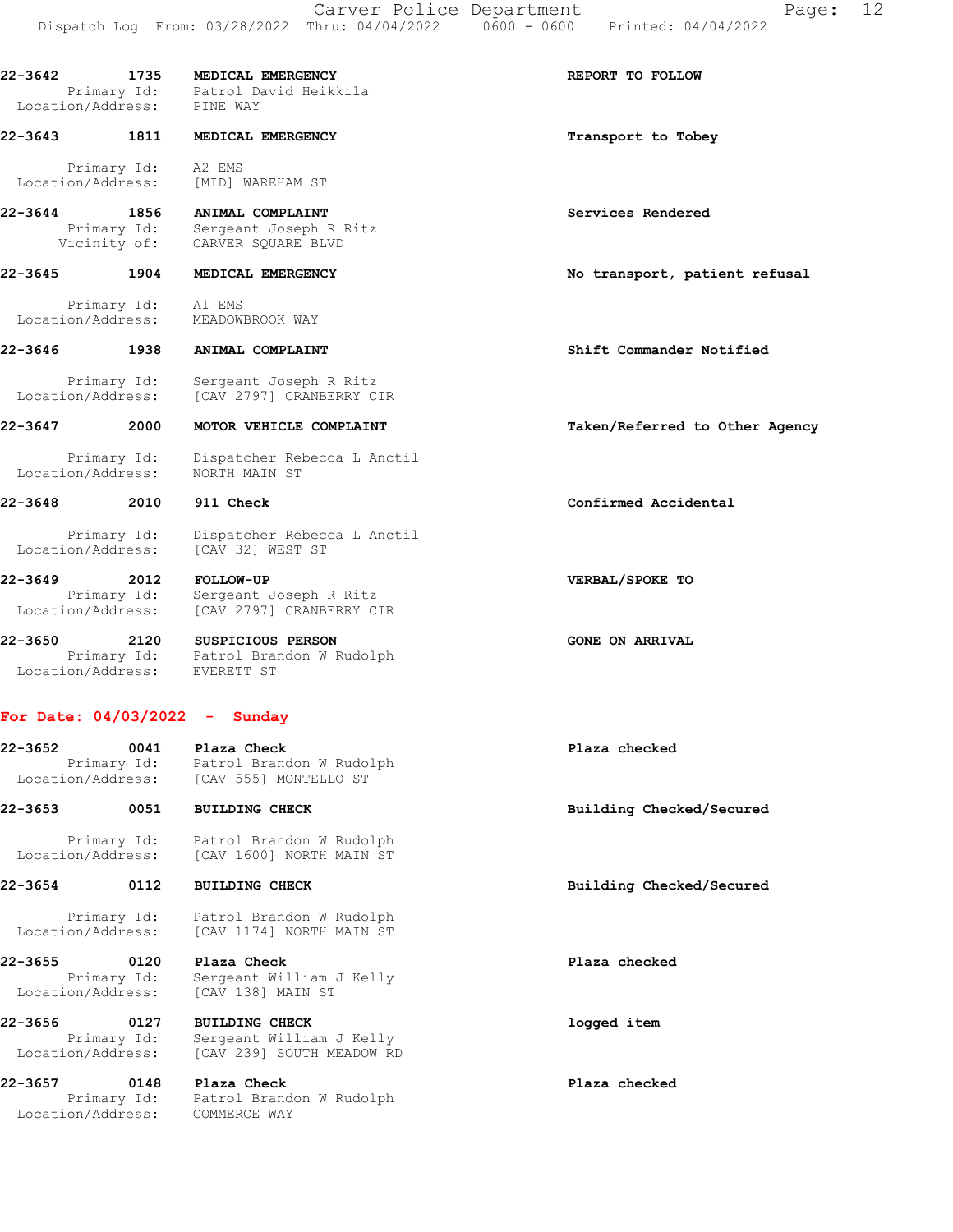| 22-3658                           | 0152                     | Neighborhood/property check                                                                                                     | Neighborhood checked           |
|-----------------------------------|--------------------------|---------------------------------------------------------------------------------------------------------------------------------|--------------------------------|
| Location/Address:                 | Primary Id:              | Sergeant William J Kelly<br>EVERETT ST                                                                                          |                                |
| 22-3659                           | 0219                     | <b>BUSINESS CHECK</b><br>Primary Id: Sergeant William J K<br>Location/Address: [CAV 236] TREMONT ST<br>Sergeant William J Kelly | logged item                    |
| 22-3660<br>Location/Address:      | 0232<br>Primary Id:      | <b>BUSINESS CHECK</b><br>Sergeant William J Kelly<br>[CAV 1576] TREMONT ST                                                      | logged item                    |
| 22-3661                           | 0716                     | MEDICAL EMERGENCY                                                                                                               | Transport to BI Plymouth       |
|                                   | Primary Id: A2 EMS       | Location/Address: [CAV 2391] MAIN ST                                                                                            |                                |
| 22-3663 0820<br>Location/Address: | Primary Id:              | MEDICAL EMERGENCY<br>Sergeant Glenn E Gillan<br>[CAV 2075] WHITE PINE LN                                                        | REPORT TO FOLLOW               |
| 22-3664 0838                      | Primary Id:              | 911 Check<br>Dispatcher Rebecca L Anctil<br>Location/Address: [CAV 1464] CENTER ST                                              | logged item                    |
| 22-3665                           | 0910                     | MEDICAL EMERGENCY                                                                                                               | Transport to Tobey             |
|                                   | Primary Id: A2 EMS       | Location/Address: PRESIDENTS WAY                                                                                                |                                |
| 22-3666                           | 1308                     | MEDICAL EMERGENCY                                                                                                               | Transport to BI Plymouth       |
|                                   |                          | Primary Id: A2 EMS<br>Location/Address: [CAV 239] SOUTH MEADOW RD                                                               |                                |
| 22-3668<br>Location/Address:      | 1315<br>Primary Id:      | Youth Complaint<br>Sergeant Glenn E Gillan<br>[CAV 1174] NORTH MAIN ST                                                          | REPORT TO FOLLOW               |
| 22-3667                           | 1324                     | HAZARDOUS ROAD CONDITION                                                                                                        | Taken/Referred to Other Agency |
| Location/Address:                 | Primary Id:              | Dispatcher Rebecca L Anctil<br>RT 44 WEST                                                                                       |                                |
| 22-3669                           |                          | 1428 MEDICAL EMERGENCY                                                                                                          | Transport to BI Plymouth       |
|                                   |                          | Primary Id: Sergeant Glenn E Gillan<br>Location/Address: POND VIEW WAY                                                          |                                |
| 22-3670                           | 1445                     | MEDICAL EMERGENCY                                                                                                               | Transport to BI Plymouth       |
|                                   | Primary Id: Al EMS       | Location/Address: EDGEWOOD RD                                                                                                   |                                |
| 22-3671                           |                          | 1525 FOLLOW-UP<br>Location/Address: [CAV 2794] PLYMOUTH ST                                                                      | logged item                    |
| 22-3673                           | 1642                     | 911 Check                                                                                                                       | Confirmed Accidental           |
| Location/Address:                 |                          | [CAV 1174] NORTH MAIN ST                                                                                                        |                                |
| 22-3674                           | 1756                     | MEDICAL EMERGENCY                                                                                                               | Transport to Tobey             |
|                                   | Primary Id: A2 EMS       | Location/Address: TREMONT ST                                                                                                    |                                |
| 22-3675                           |                          | 1909 DETAIL REQUEST                                                                                                             | Shift Commander Notified       |
|                                   | Primary Id:<br>Location: | Sergeant Joseph R Ritz<br>[KIN] MULTIPLE                                                                                        |                                |